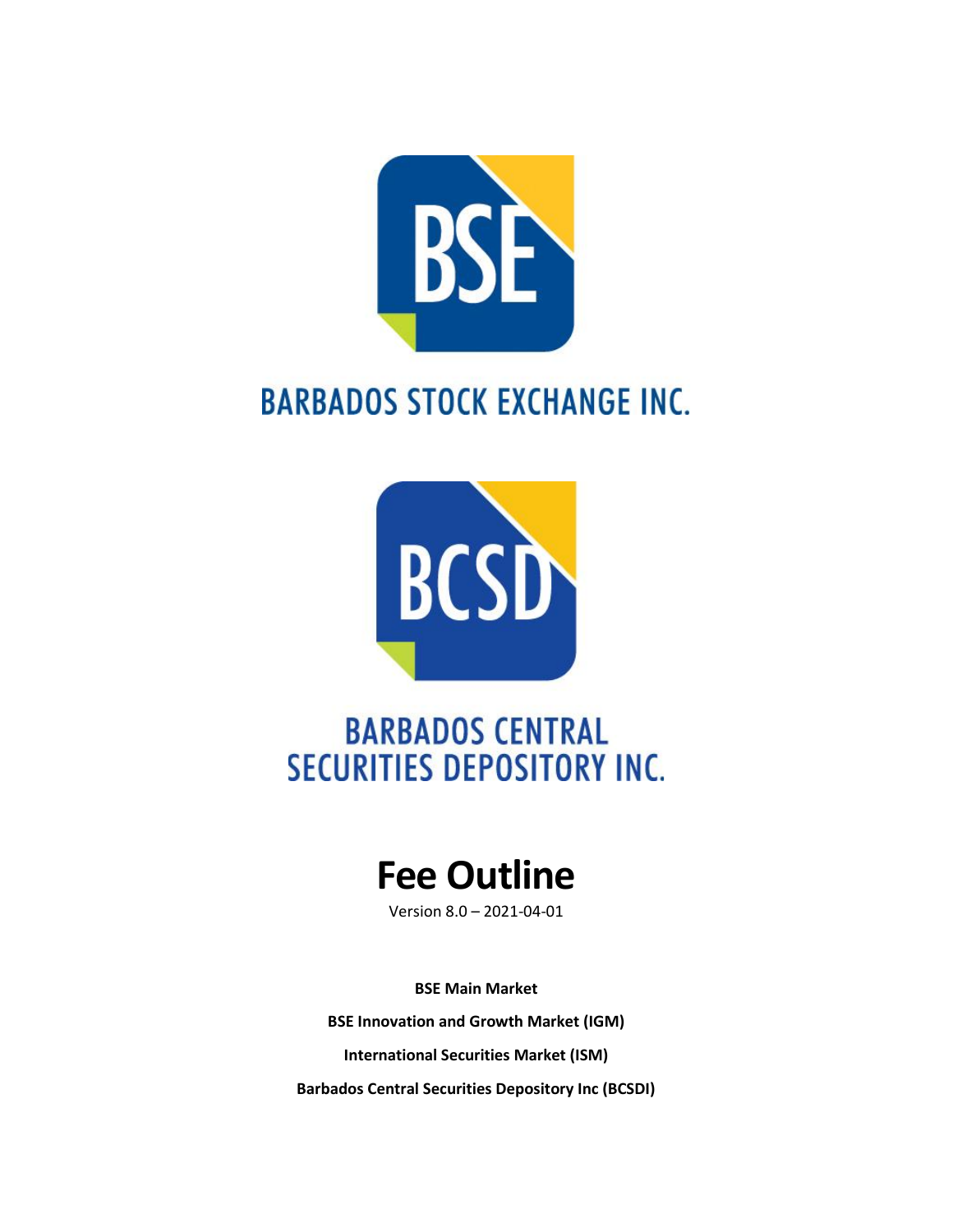# **CONTENTS**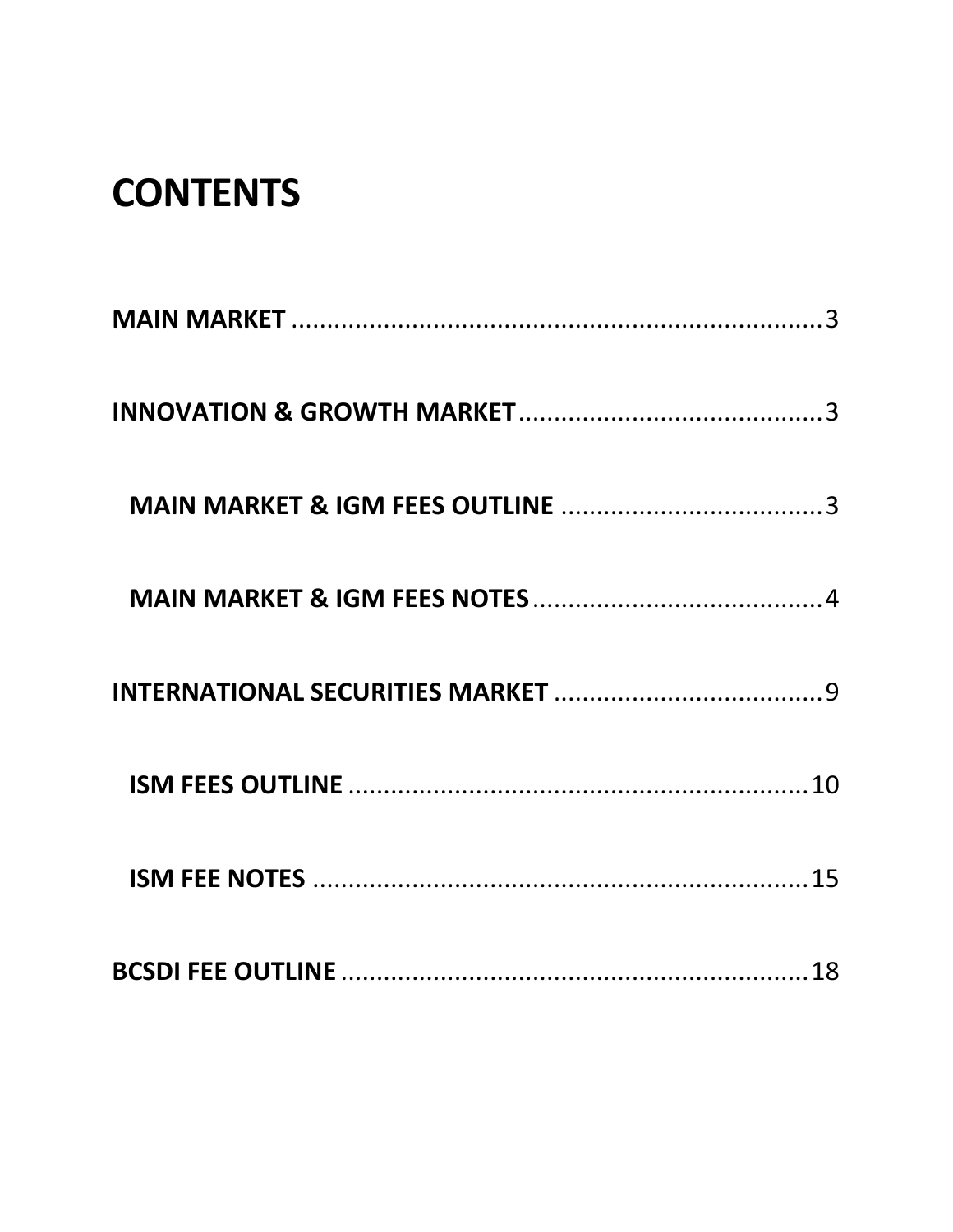# <span id="page-2-0"></span>MAIN MARKET

The market of choice for domestic and regional conglomerates and the main market of the Barbados Stock Exchange Inc (BSE). A listing on the Main Market establishes your company as a solvent and compliant member of industry – factors deemed critical by prospective investors.

# <span id="page-2-1"></span>INNOVATION & GROWTH MARKET

The Junior Market commenced operations in October 1999, and its objective was to cater to those smaller or newer public companies, which may not meet all the necessary requirements for listing in the Main Market. The Junior Market was rebranded as the "Innovation and Growth Market" or "**IGM**" on July 2nd 2019.

## <span id="page-2-2"></span>MAIN MARKET & IGM FEES OUTLINE

Please be advised that the Main & IGM Market operate under an identical fee structure.

### **Membership Fees**

Outlined below are the BSE Membership Fees for market participants:

| <b>Fee Type</b>    | Fee      |
|--------------------|----------|
| <b>Initial Fee</b> | \$5,000* |
| <b>Annual Fee</b>  | \$2,625  |

• *\*Of this amount, an application fee of \$500 is non-refundable.*

• *Please be advised that fees quoted for the Main Market & the IGM Market are in Barbados Dollars (BDS).*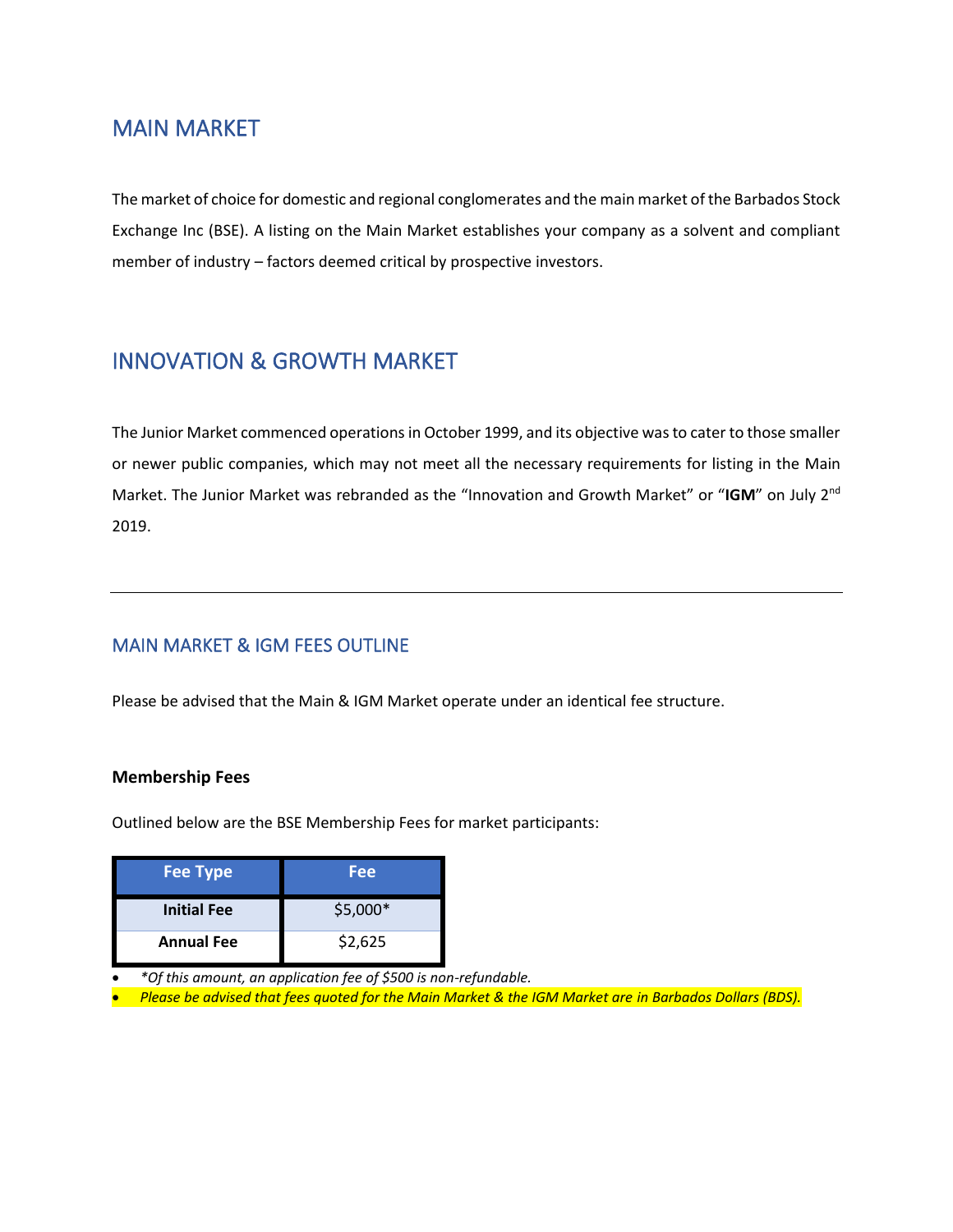### **Listing Fees**

The initial listing charges for shares are based on the greater of **Net Asset Value** or **Stated Capital** set out below:

| <b>Amount Listed</b>          | Fee    |
|-------------------------------|--------|
| Up to \$10,000,000            | 0.1%   |
| \$10,000,001 -- \$20,000,000  | 0.075% |
| \$20,000,001 -- \$50,000,000  | 0.05%  |
| \$50,000,001 -- \$100,000,000 | 0.03%  |
| \$100,000,001 and Over        | 0.02%  |

• *There shall be a minimum fee of \$7,500 and a maximum fee of \$60,000.*

• *The fee for listing securities other than shares shall be such sum as the Exchange may from time to time determine.*

• *Please be advised that fees quoted for the Main Market & the IGM Market are in Barbados Dollars (BDS).*

### <span id="page-3-0"></span>MAIN MARKET & IGM FEES NOTES

### **Sustaining Fees**

- An annual sustaining fee shall be paid to Exchange in respect of the listing of a security in an amount to be established by the Exchange, which shall be paid in January of each year except in respect to the calendar year in which the security was first listed.
- The sustaining fee shall be 0.01% of the aggregate market value of the shares listed, subject to a minimum of **\$2,000** and a maximum of **\$20,000** annually.

### **Additional Listing Fees**

When, after an initial listing of shares by a company, additional securities of the company are to be listed, the fee for additional listings shall be based on the **aggregate market value** of the shares to be listed and shall be 0.05% on the first \$20,000,000 and 0.02% on the balance, subject to a minimum of **\$1,000** and a maximum of **\$20,000**.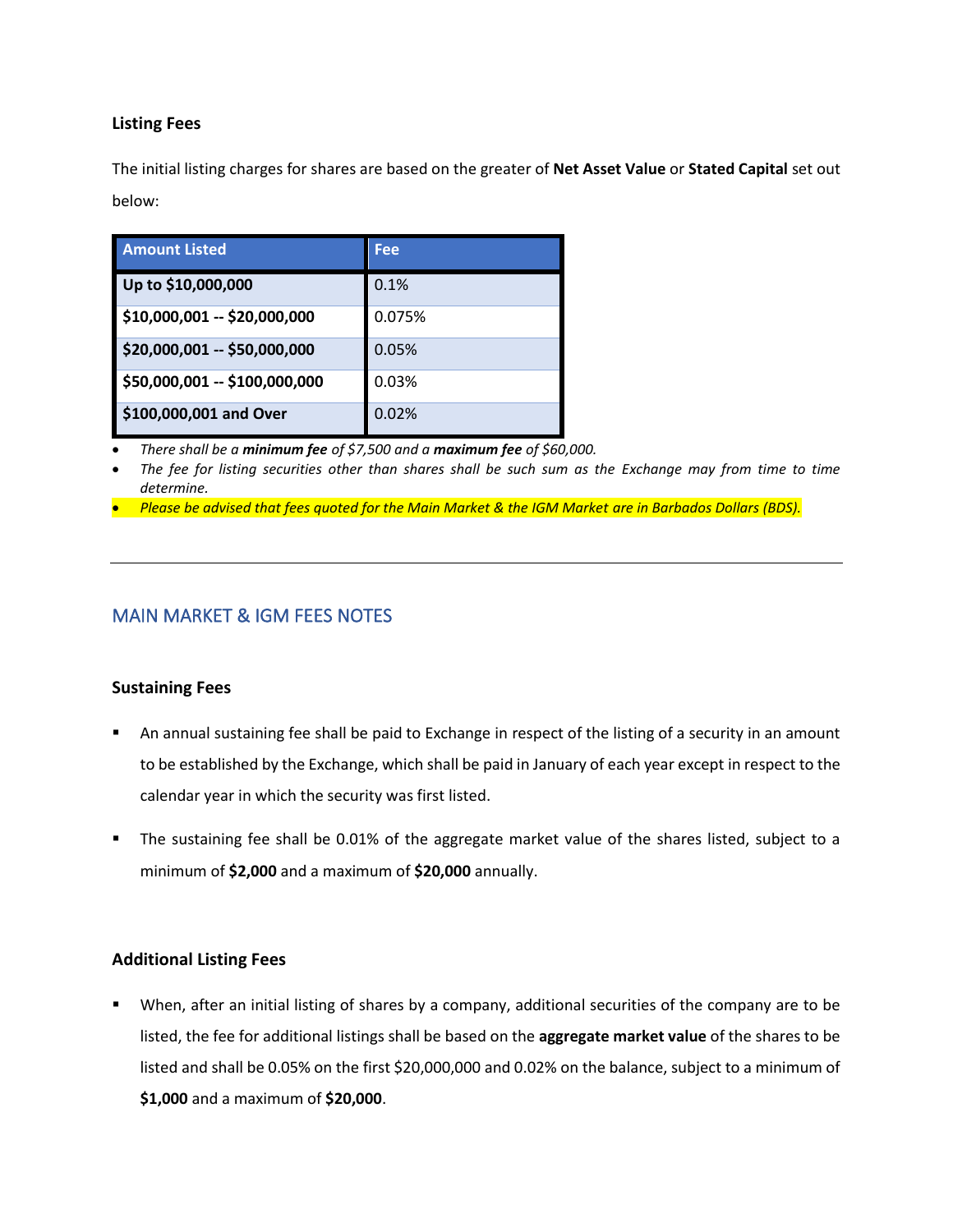### **Filing Fees**

#### **Re: Options and Material Changes**

- A fee of **\$250.00** shall be paid to the Exchange by a listed company:
	- a. upon acceptance of a notice filed regarding treasury securities, but no fee is payable if the notice covers the issuance of securities when an additional listing fee is payable; and
	- b. upon acceptance of a filing statement regarding a material change pursuant to section 4.01.6.

### **Substitutional Listings - Reorganisations**

- When, after an initial listing of shares of a company, the shares are to be split, subdivided or otherwise changed, except as set out in subsection (2), the fee for listing all substituted shares not in excess of the number of shares that will be issued and outstanding as a result of the split, subdivision or other change shall be **\$1000.00** and for all substituted share in addition to that number, the additional listing fee shall be charged.
- When, after an initial listing of shares of a company, the capitalization is reduced to result in a consolidation of shares involving a cessation of trading in the shares previously listed, the fee for listing such number of the substituted shares as is not in excess of the number of consolidation share that will be issued and outstanding as a result of the consolidation shall be **\$1000.00**, and for all substituted shares in addition to that number the additional listing fee shall be charged.
- When there is a change in the classification or name of a listed class of shares without a change in the number of shares to be listed, the fee shall be **\$1000.00**.
- When the name of the company whose securities are listed is changed without a reorganization, merger or other change in the corporate structure, the fee shall be **\$1000.00**.

### **Transaction Fees**

All transaction fees on the exchange incur a BSE fee of 0.25% on either side of the transaction with the following exceptions: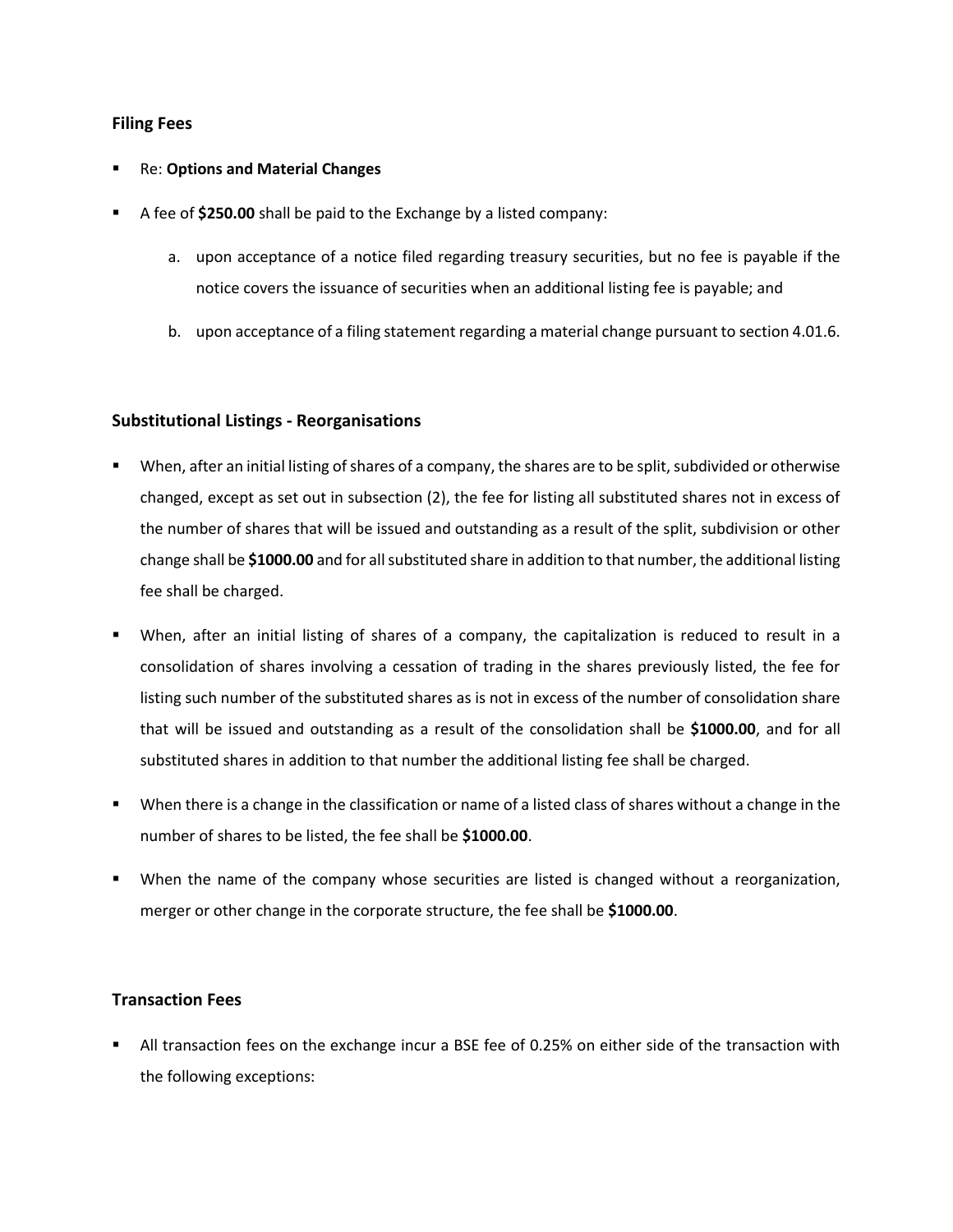### **(A) Block Trade Fee**

The fees on a block trade shall be calculated on the maximum of:

- 1) Negotiated Price
- 2) Market Price on the day preceding the transaction.

In accordance with the sliding scale of fees which may be determined by the BSE from time to time.

- a) Up to \$1,000,000 at 0.25% on each side of the transaction (**total fee:** 0.50%)
- b) Excess over \$1,000,000 at 0.15% on each side of the transaction (**total fee:** 0.30%)

There shall be a maximum fee of \$12,000,000.

### **(B) Bond Fee**

The fees on bond transactions shall be paid by the seller. The charge is calculated at 0.1% of the value of each bond transaction with a minimum value of \$10.00 per bond transaction.

### **Connectivity Fees**

| ٠ | Broker Connectivity Charge (includes RIO connectivity) | \$450.00   |
|---|--------------------------------------------------------|------------|
| ٠ | Annual Maintenance Fee                                 | \$3,000.00 |
|   |                                                        |            |
|   |                                                        |            |
|   | <b>Market Data Fees</b>                                |            |
|   |                                                        |            |
| ٠ | API Subscription - Initial Fee                         | \$500.00   |
| ٠ | API Subscription - Annual Fee                          | \$500.00   |

#### **Late Payment Fee**

■ The Barbados Stock Exchange reserves the right to levy a late fee of 1.5% per month.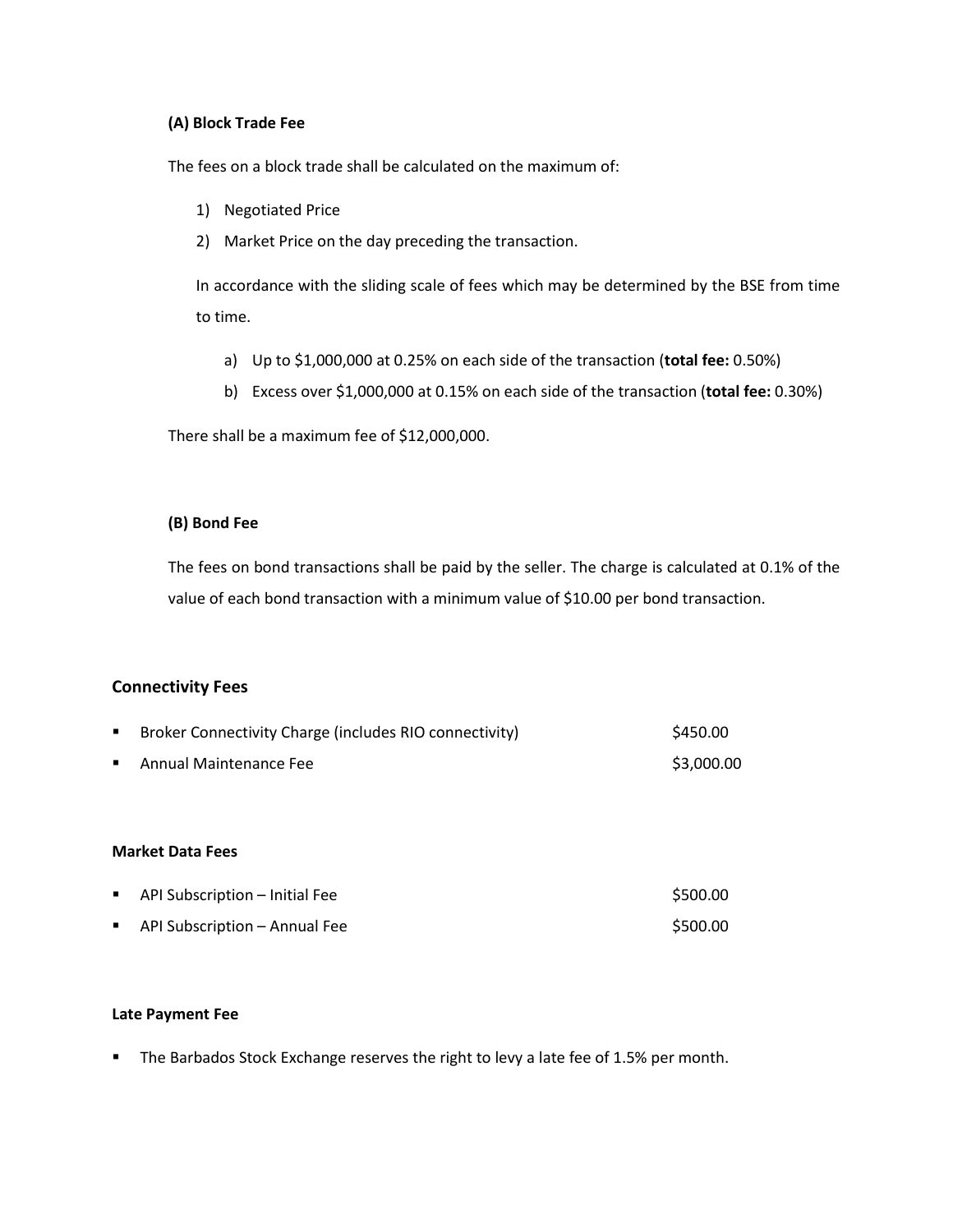#### **Transfer Fees**

- Any transfer of ownership of shares or any financial transaction of a listed company which fundamentally changes the ownership structure of that listed company; which occurs outside a trade on any of the markets of the Barbados Stock Exchange Inc (BSE) will be subject to a Transfer Fee which will be calculated as a regular trading fee on the higher of the last traded price or the negotiated price determined or agreed upon between the parties.
- **■** Transactions currently exempt from the regular trading fees of the BSE would be exempt from the Transfer Fee.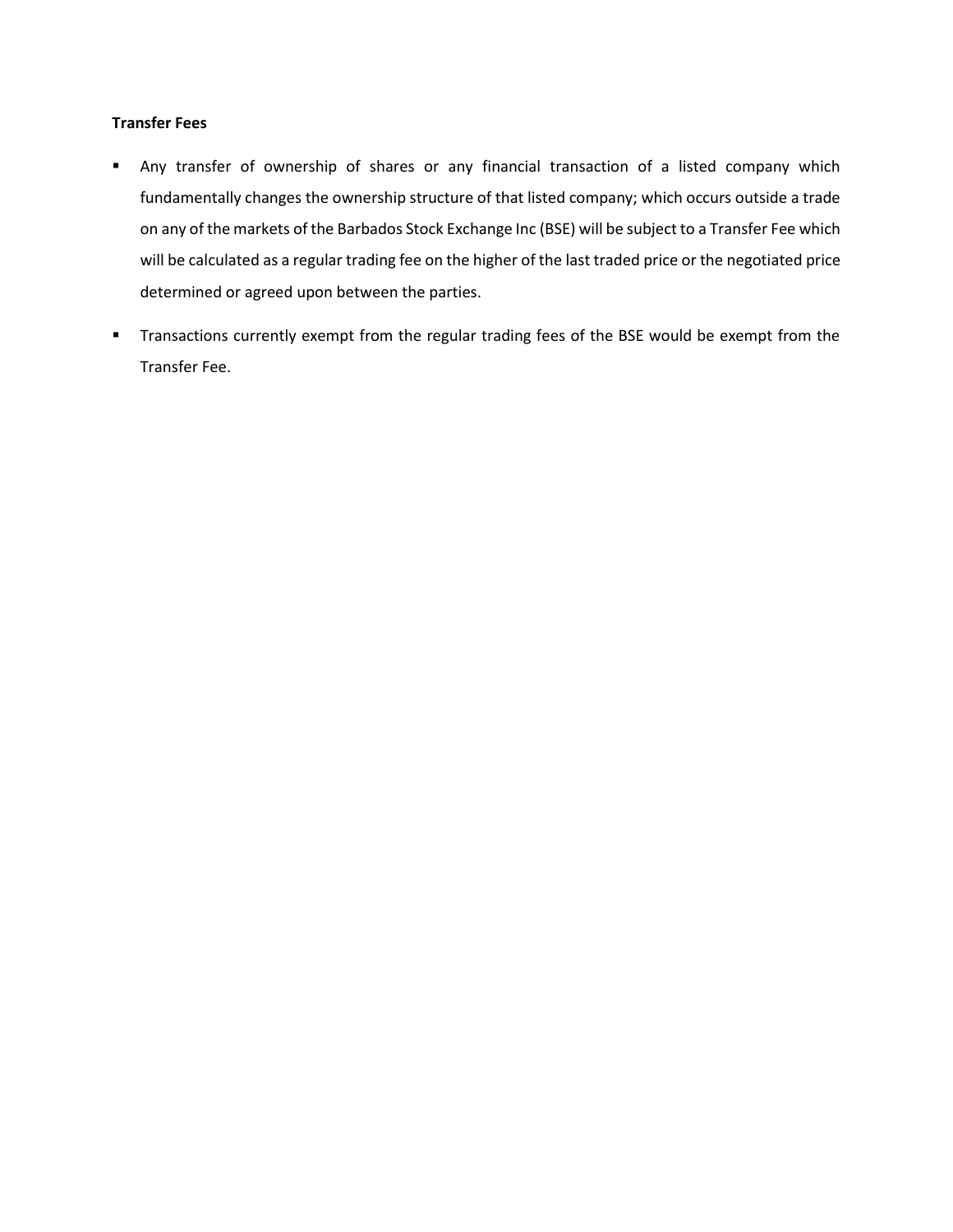|                                                        | <b>Initial Fee</b>                                                                                                                     | <b>Annual Fee</b>                                 |
|--------------------------------------------------------|----------------------------------------------------------------------------------------------------------------------------------------|---------------------------------------------------|
| <b>Late Payment Fee</b>                                | 1.5% per month                                                                                                                         | N/A                                               |
| <b>Transaction Fee - Securities</b>                    | 0.25% each side                                                                                                                        | N/A                                               |
| <b>Transaction Fee - Block Trade</b>                   | The fees on a block trade shall be calculated on the                                                                                   |                                                   |
|                                                        | maximum of either:                                                                                                                     |                                                   |
|                                                        | 1) Negotiated Price or                                                                                                                 |                                                   |
|                                                        | 2)                                                                                                                                     | Market Price on the day preceding the transaction |
| Up to \$1M                                             | 0.25% each side                                                                                                                        | N/A                                               |
| <b>Excess Over \$1M</b>                                | 0.15% each side                                                                                                                        | N/A                                               |
|                                                        | There shall be a maximum fee of \$12,000,000                                                                                           |                                                   |
| <b>Bond Fee</b>                                        | The fees on bond transactions shall be paid by the seller. The                                                                         |                                                   |
|                                                        | charge is calculated at 0.10% of the face value of each bond                                                                           |                                                   |
|                                                        | transaction with a minimum fee of \$10.00 per bond                                                                                     |                                                   |
|                                                        | transaction.                                                                                                                           |                                                   |
| <b>Government Bond</b>                                 | $\frac{1}{2}$                                                                                                                          | \$500                                             |
| <b>Government Guaranteed Bond</b>                      | \$2,500                                                                                                                                | \$1,000                                           |
| <b>Corporate Bond</b>                                  | \$5,000                                                                                                                                | \$2,500                                           |
| <b>Complex Listings</b>                                |                                                                                                                                        |                                                   |
| <b>Suitability Inquiry</b>                             | \$2,000                                                                                                                                | N/A                                               |
| <b>Initial Review</b>                                  | \$2,000                                                                                                                                | N/A                                               |
| <b>Connectivity</b>                                    |                                                                                                                                        |                                                   |
| <b>Broker Connectivity (New Broker)</b>                | \$450                                                                                                                                  | N/A                                               |
| <b>Annual Maintenance Fee</b>                          | N/A                                                                                                                                    | \$3,000                                           |
| <b>Market Data</b>                                     |                                                                                                                                        |                                                   |
| <b>API Subscription - Initial Fee</b><br>—             | \$500                                                                                                                                  | N/A                                               |
| <b>API Subscription - Annual Fee</b>                   | N/A                                                                                                                                    | \$500                                             |
| <b>Substitutional Listings</b>                         |                                                                                                                                        |                                                   |
| <b>Share Conversions</b>                               | \$1,000                                                                                                                                | N/A                                               |
| <b>Share Consolidation</b>                             | \$1,000                                                                                                                                | N/A                                               |
| <b>Reclassification</b>                                | \$1,000                                                                                                                                | N/A                                               |
| <b>Change of Company Name</b>                          | \$1,000                                                                                                                                | N/A                                               |
| <b>Change of Fund Status</b>                           | \$1,000                                                                                                                                | N/A                                               |
| Supplementary / Revised<br>Listing<br><b>Documents</b> | \$1,000                                                                                                                                | N/A                                               |
| <b>Additional Listings</b>                             |                                                                                                                                        |                                                   |
|                                                        | When after an initial listing of shares of a company, additional<br>securities of the company are to be listed, the fee for additional |                                                   |
|                                                        | listings shall be based on the aggregate market value of the                                                                           |                                                   |
|                                                        | shares to be listed and shall be 0.05% on the first \$20,000,000                                                                       |                                                   |
|                                                        | and 0.02% on the balance, subject to a minimum of \$1,000 and a                                                                        |                                                   |
|                                                        | maximum of \$20,000.                                                                                                                   |                                                   |
| <b>Application for ISIN</b>                            | \$150                                                                                                                                  | N/A                                               |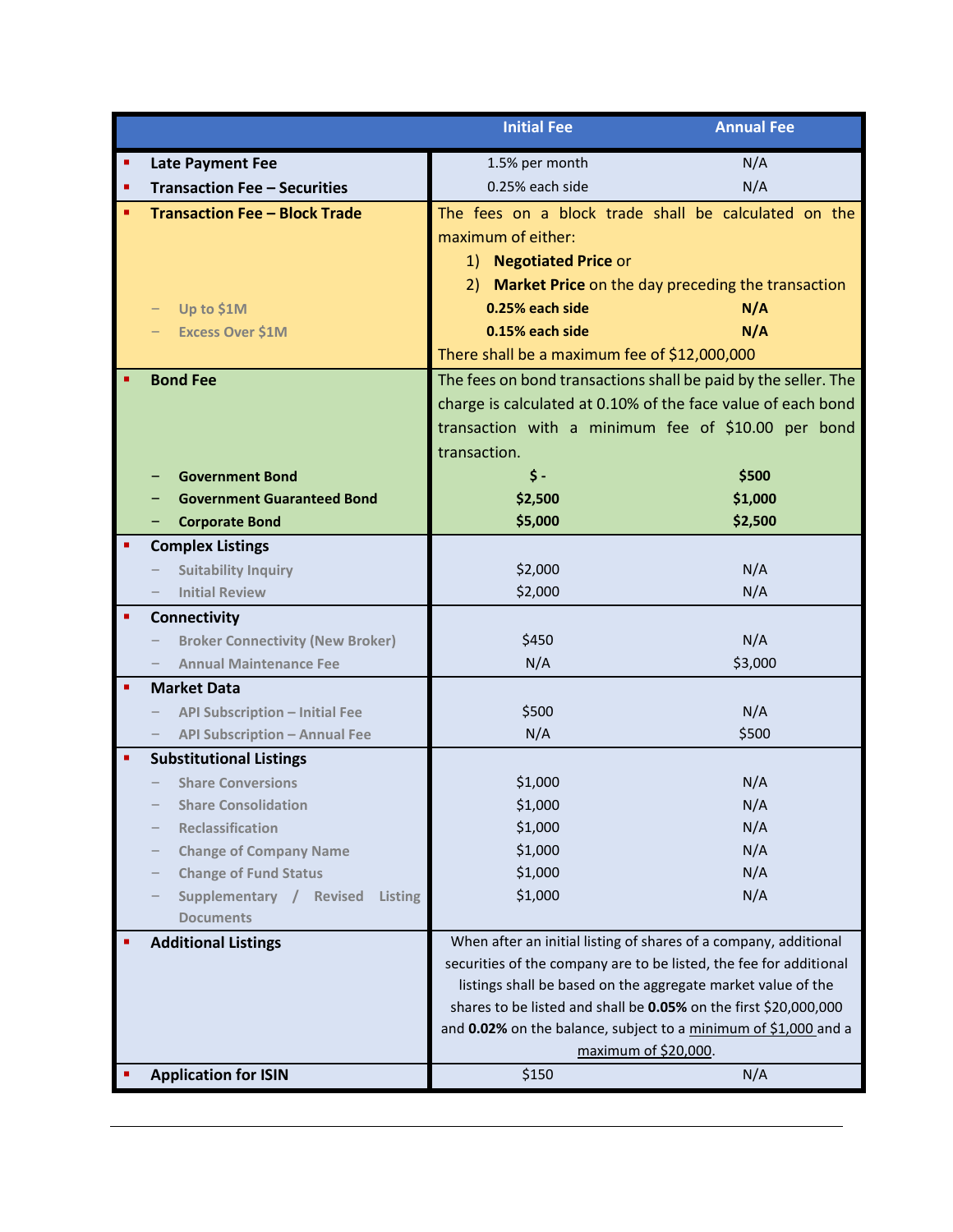# <span id="page-8-0"></span>INTERNATIONAL SECURITIES MARKET

International best practice and a cost-effective structure – together with the backdrop of Barbados' comprehensive tax & investment treaty network – combine to position the International Securities Market (**ISM**) as the global exchange of the future in the Western Hemisphere.

### **Market Structure**

The ISM is a separate market from the **Main Market** & **IGM** of the Barbados Stock Exchange.

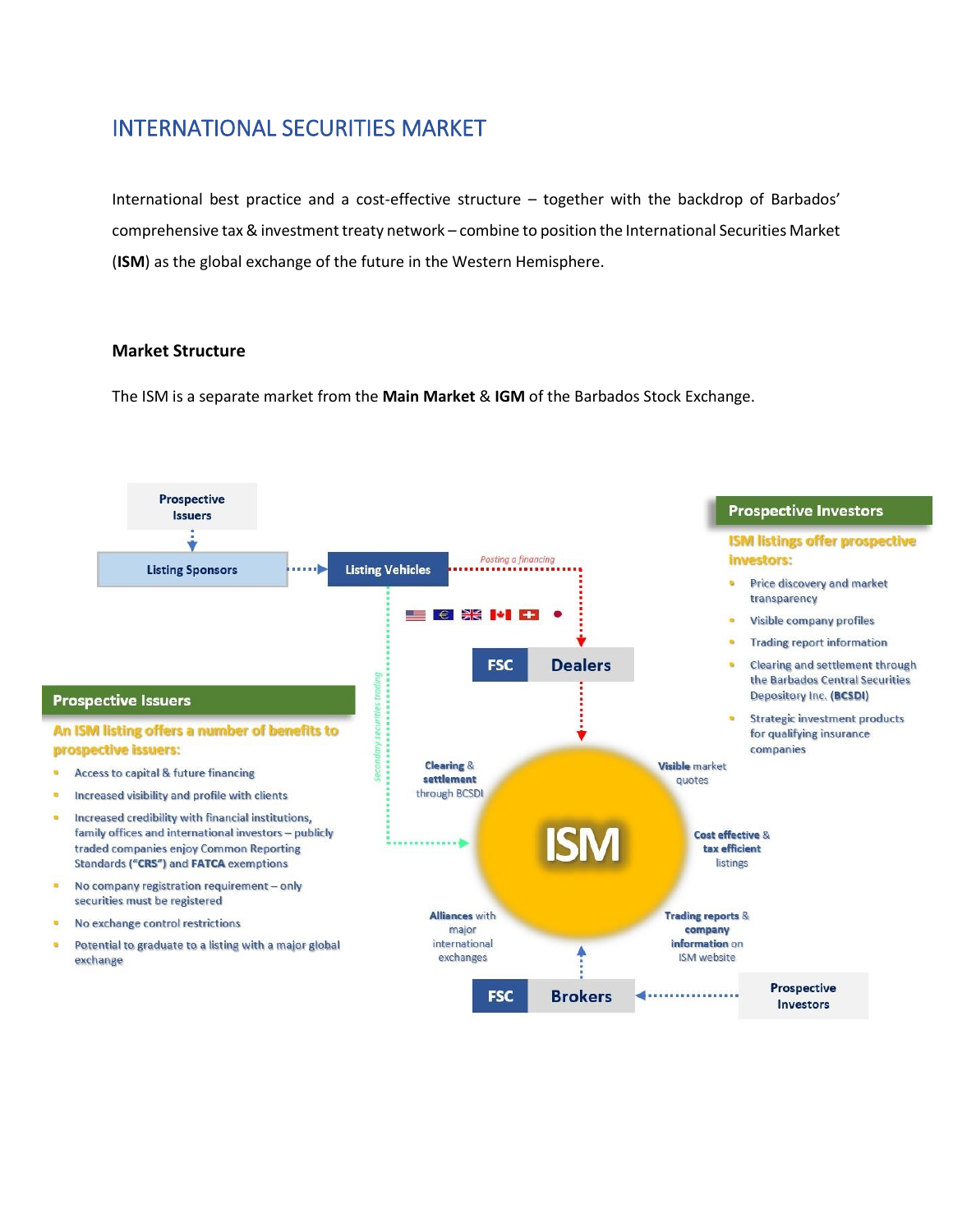## **Financial Products**

The ISM is designed to facilitate:

| <b>Equities</b>         | <b>Debt Securities</b> | <b>Investment Funds</b> |
|-------------------------|------------------------|-------------------------|
| <b>Ordinary Shares</b>  | Corporate Paper        | <b>Property Funds</b>   |
| <b>Preferred Shares</b> | <b>Term Notes</b>      | Feeder Funds            |
| Redeemable Shares       | Eurobonds              | Umbrella Funds          |
|                         | Convertible Bonds      | Fund of Funds           |

### **Membership Application Documents**

| <b>Trading Members</b>           | <b>Listing Sponsors</b>           | <b>Clearing Agents</b>                 |
|----------------------------------|-----------------------------------|----------------------------------------|
| <b>Appendix 1A</b> - Application | <b>Appendix 6A</b> - Application  | <b>Appendix 3A</b> – Application for   |
| Form for Approval as a           | Form for Approval as a Listing    | Participation in the BCSDI as a        |
| Trading Participant of the       | Sponsor                           | <b>Clearing Agent</b>                  |
| <b>ISM</b>                       |                                   |                                        |
|                                  | <b>Appendix 6B - Listing</b>      | Appendix 3B - Application to           |
|                                  | Sponsor's Review and              | <b>Clear and Settle ISM Securities</b> |
|                                  | <b>Recommendation Declaration</b> | <b>Through BCSDI</b>                   |
|                                  | Form                              |                                        |
|                                  |                                   | <b>Appendix 3C - Global Master</b>     |
|                                  |                                   | <b>Securities Lending Agreement</b>    |

## <span id="page-9-0"></span>ISM FEES OUTLINE

### **Introduction**

This Fee Outline document contains a detailed breakdown of the ISM's:

- Market participant Membership Fees
- Listing Fees for admitted securities
- Administrative Fees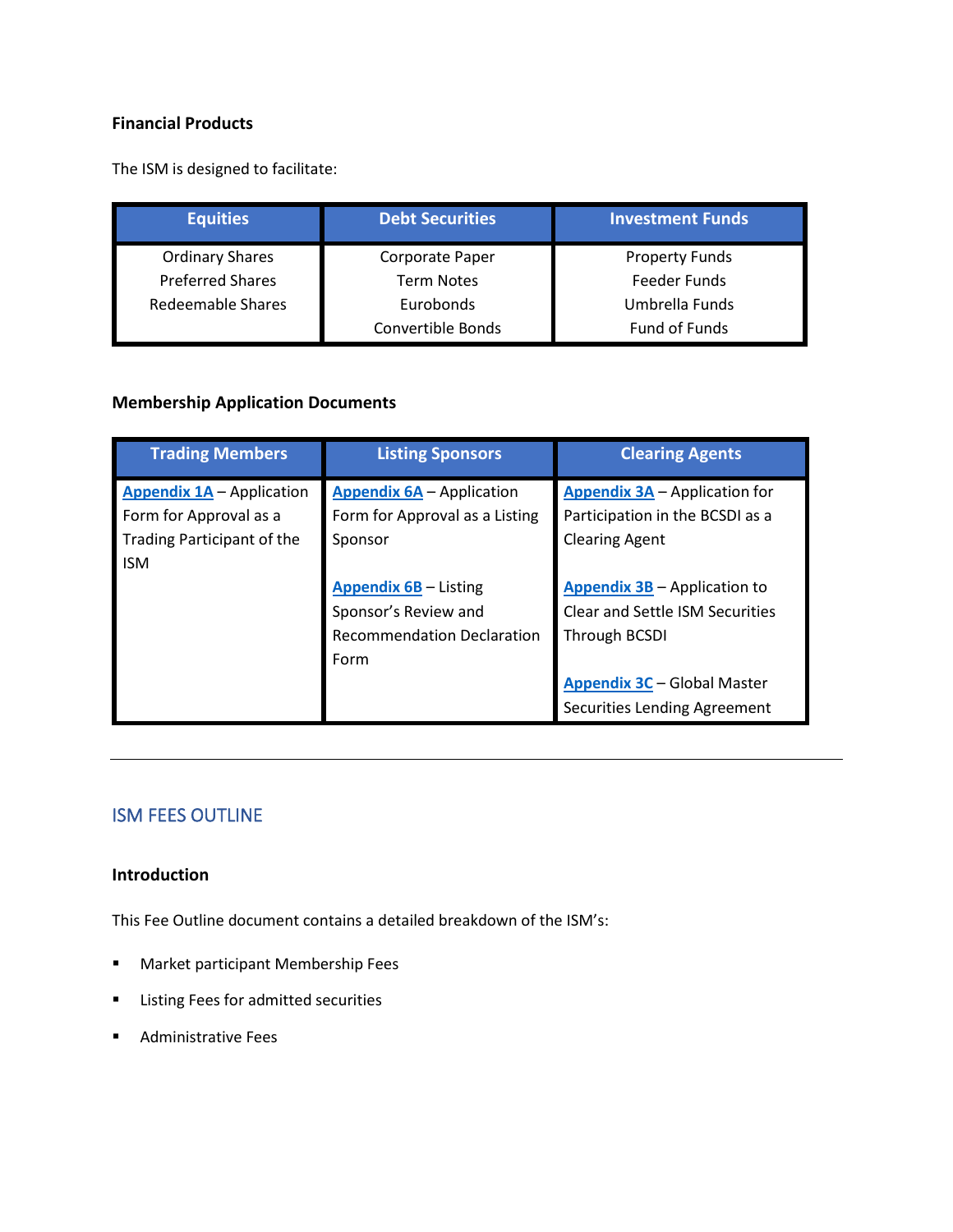### **Membership Fees**

Outlined below are ISM Membership Fees for market participants:

| <b>Market Participant</b> | <b>Application Fee</b> | <b>Annual Fee</b> |
|---------------------------|------------------------|-------------------|
| <b>Trading Members</b>    |                        |                   |
| <b>Broker</b>             | \$500                  | \$3,500           |
| Broker/Dealer<br>п        | \$500                  | \$3,500           |
| <b>Market Maker</b>       | \$500                  | \$3,500           |
| <b>Listing Sponsors</b>   | \$500                  | \$3,500           |
| <b>Clearing Agents</b>    | \$500                  | \$3,500           |

• *Market participants registered for two or more functions are entitled to a 25% discount on the combined costs.*

• *Please be advised that fees quoted for the ISM are in United States Dollars (USD).*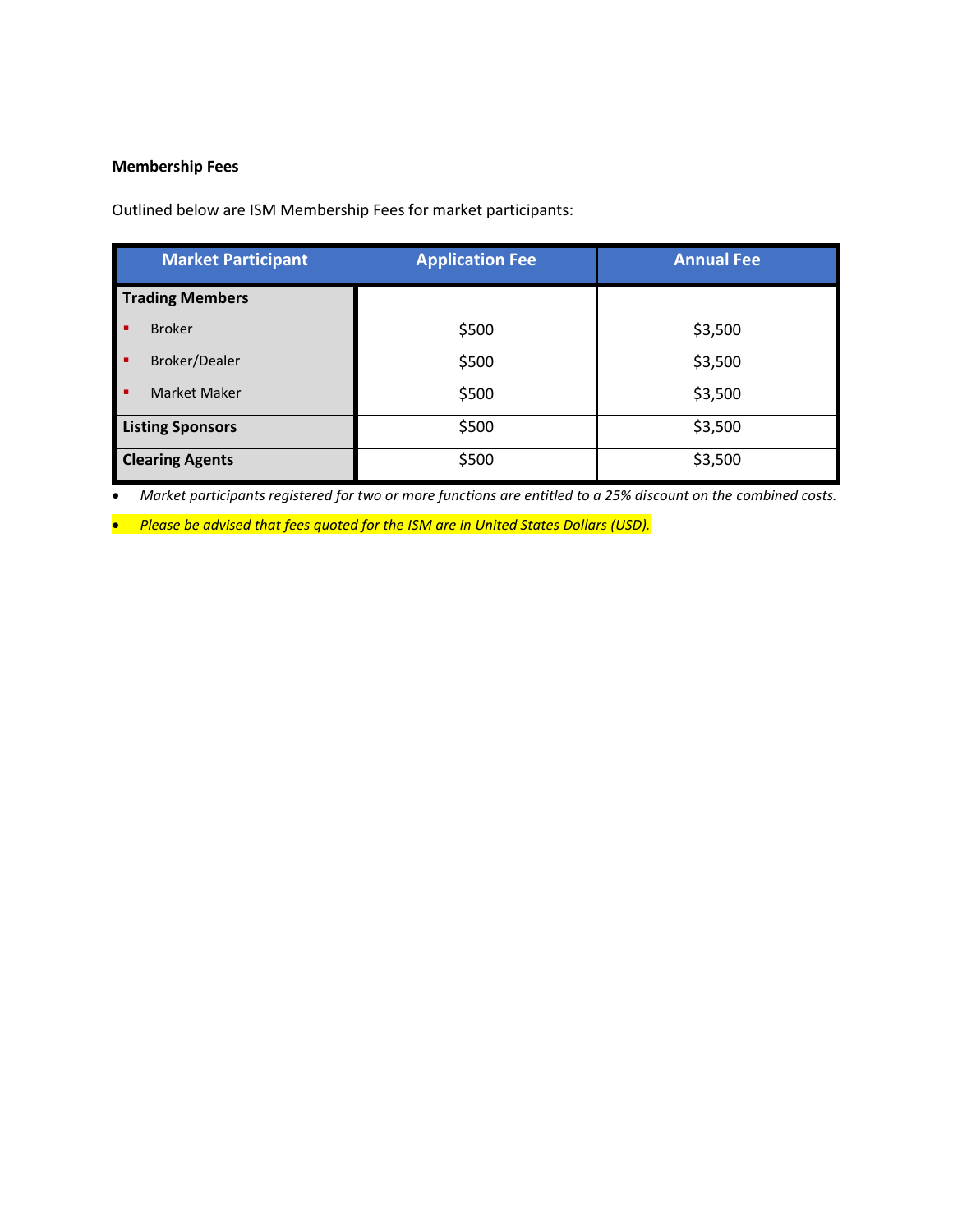### **Listing Fees**

Securities admitted for listing on the ISM are subject to both a one-time Initial Fee and an Annual Fee in the inaugural year of the listing. Thereafter, only the Annual Fee for subsequent years shall be payable in full at the start of each calendar year throughout the life of the listing.

|                          |                    | <b>Initial Fee</b> | <b>Annual Fee</b> |
|--------------------------|--------------------|--------------------|-------------------|
|                          | Up to \$10M        | \$3,500            | \$3,500           |
|                          | Up to \$50M        | \$7,000            | \$5,250           |
|                          | Up to \$100M       | \$10,500           | \$8,750           |
|                          | Up to \$200M       | \$17,500           | \$10,500          |
| <b>PRIMARY LISTING</b>   | Up to \$500M       | \$21,000           | \$11,550          |
|                          | Up to \$1B         | \$24,500           | \$14,000          |
|                          | Up to \$10B        | \$28,000           | \$17,500          |
|                          | Up to \$100B       | \$28,000           | \$17,500          |
|                          | <b>Over \$100B</b> | \$28,000           | \$17,500          |
|                          | Up to \$10M        | \$1,750            | \$1,750           |
|                          | Up to \$50M        | \$3,500            | \$2,625           |
|                          | Up to \$100M       | \$5,250            | \$4,375           |
|                          | Up to \$200M       | \$8,750            | \$5,250           |
| <b>SECONDARY LISTING</b> | Up to \$500M       | \$10,500           | \$5,750           |
|                          | Up to \$1B         | \$12,250           | \$7,000           |
|                          | Up to \$10B        | \$14,000           | \$8,750           |
|                          | Up to \$100B       | \$14,000           | \$8,750           |
|                          | <b>Over \$100B</b> | \$14,000           | \$8,750           |

### **Equities**

*Please be advised that fees quoted for the ISM are in United States Dollars (USD).*

### **Debt Securities**

|                          |                       | <b>Initial Fee</b> | <b>Annual Fee</b> |
|--------------------------|-----------------------|--------------------|-------------------|
| <b>PRIMARY LISTING</b>   | <b>Debt Security</b>  | \$1,750            | \$350             |
|                          | <b>Debt Programme</b> | \$350              | \$175             |
| <b>SECONDARY LISTING</b> | <b>Debt Security</b>  | \$875              | \$350             |
|                          | <b>Debt Programme</b> | \$175              | \$175             |

*Please be advised that fees quoted for the ISM are in United States Dollars (USD).*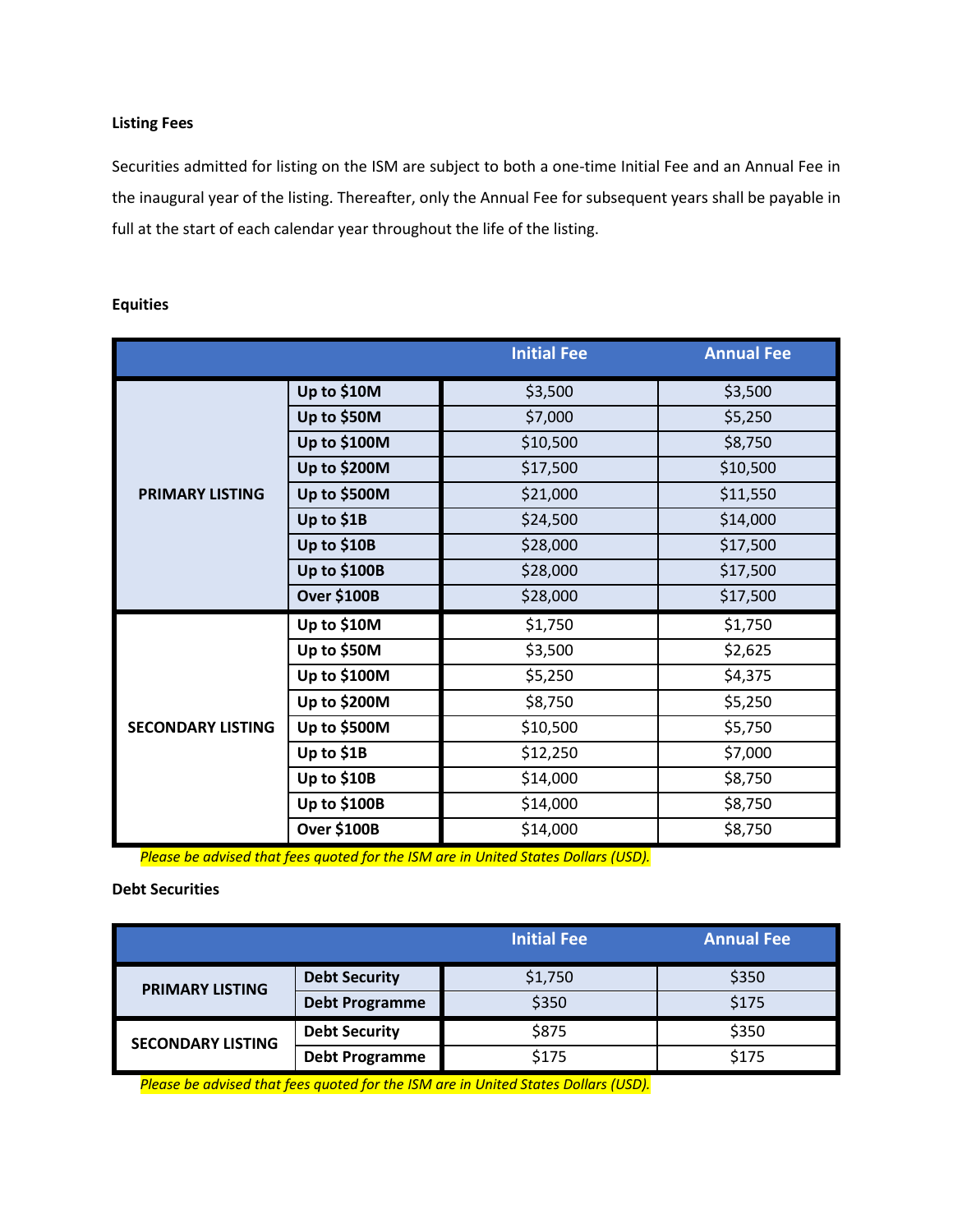### **Investment Funds**

- For Investment Funds, there is a one-time fee per Company/Issuer of **US\$1,500**.
- Where the same fund family issues and lists multiple classes of securities, the fixed Initial and Annual Fees are outlined as follows:

|                          |                   | <b>Initial Fee</b> | <b>Annual Fee</b> |
|--------------------------|-------------------|--------------------|-------------------|
|                          | 1 Class           | \$1,400            | \$1,750           |
|                          | 2 Classes         | \$2,800            | \$2,800           |
| <b>PRIMARY LISTING</b>   | $3 - 9$ Classes   | \$3,500            | \$3,500           |
|                          | $10 - 15$ Classes | \$7,000            | \$5,250           |
|                          | $16 - 20$ Classes | \$7,000            | \$7,000           |
|                          | 1 Class           | \$700              | \$875             |
|                          | 2 Classes         | \$1,400            | \$1,400           |
| <b>SECONDARY LISTING</b> | $3 - 9$ Classes   | \$1,750            | \$1,750           |
|                          | $10 - 15$ Classes | \$3,500            | \$3,500           |
|                          | $16 - 20$ Classes | \$3,500            | \$3,500           |

*Please be advised that fees quoted for the ISM are in United States Dollars (USD).*

■ Where the same fund family issues and lists in excess of twenty (20) classes of securities, a fixed fee of **\$US400** will be levied per class.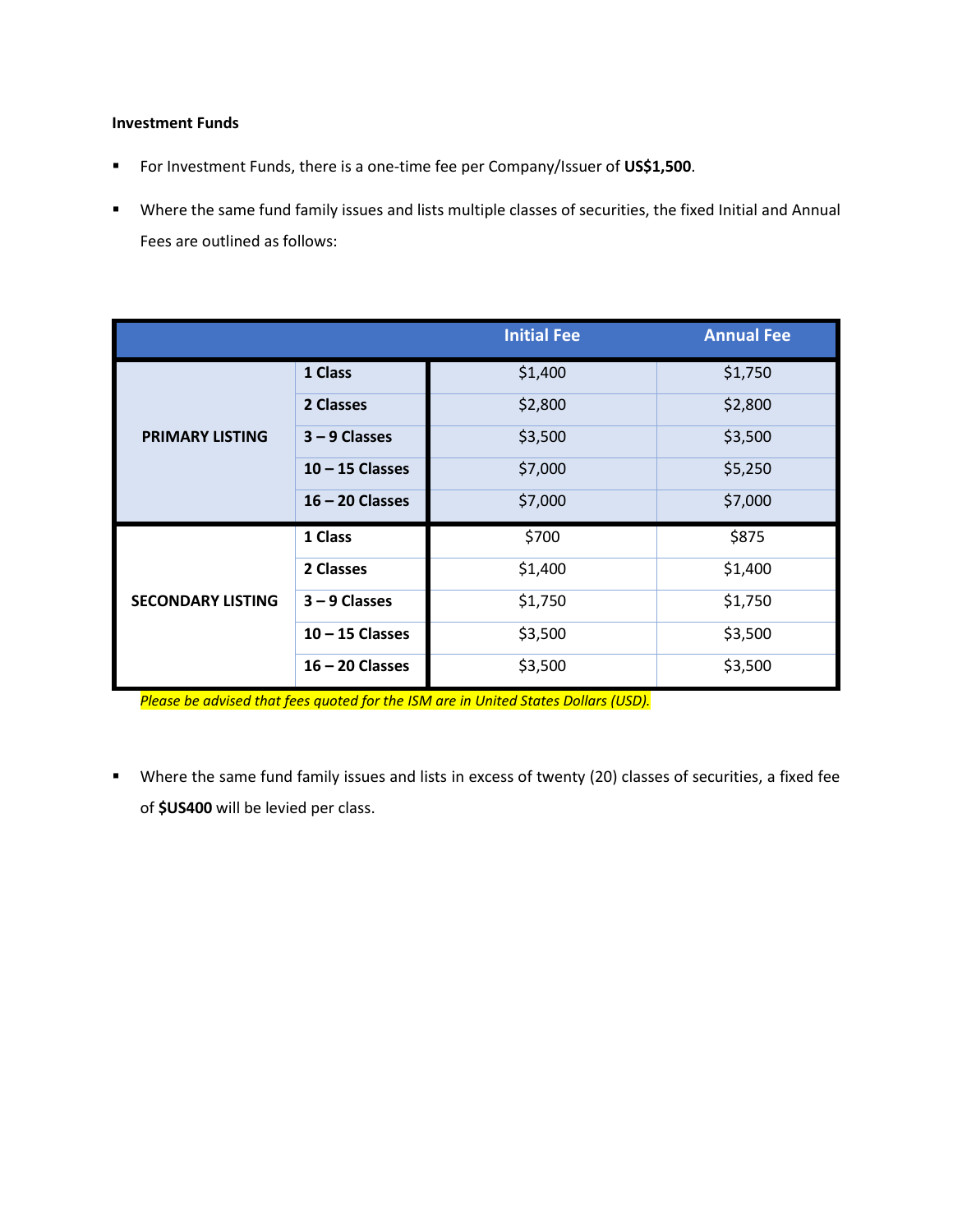## **Administrative (Facility) Fees**

|                                                        | <b>Initial Fee</b>     | <b>Annual Fee</b>                                              |
|--------------------------------------------------------|------------------------|----------------------------------------------------------------|
| <b>Application Consideration</b>                       | \$500                  | N/A                                                            |
| <b>Late Filing Fee</b>                                 | \$500                  | N/A                                                            |
| <b>Late Payment Fee</b>                                | 1.5% per month         | N/A                                                            |
| <b>Transaction Fee - Securities</b>                    | 0.15% each side        | N/A                                                            |
| <b>Transaction Fee - Block Trade</b>                   |                        | The fees on a block trade shall be calculated on the           |
|                                                        | maximum of either:     |                                                                |
|                                                        | 3) Negotiated Price or |                                                                |
|                                                        |                        | 4) Market Price on the day preceding the transaction           |
| <b>Up to \$2.5M</b>                                    | 0.15% each side        | N/A                                                            |
| <b>Excess Over \$2.5M</b>                              | 0.09% each side        | N/A                                                            |
| <b>Bond Fee</b>                                        |                        | The fees on bond transactions shall be paid by the seller. The |
|                                                        |                        | charge is calculated at 0.10% of the face value of each bond   |
|                                                        |                        | transaction with a minimum fee of \$10.00 per bond             |
|                                                        | transaction.           |                                                                |
| <b>Complex Listings</b>                                |                        |                                                                |
| <b>Suitability Inquiry</b>                             | \$1,500                | N/A                                                            |
| <b>Initial Review</b>                                  | \$1,000                | N/A                                                            |
| Connectivity                                           |                        |                                                                |
| <b>Broker Connectivity (New Broker)</b>                | \$800                  | N/A                                                            |
| <b>Annual Maintenance Fee</b>                          | N/A                    | \$2,250*                                                       |
| <b>Market Data</b>                                     |                        |                                                                |
| <b>API Subscription - Initial Fee</b>                  | \$500                  | N/A                                                            |
| <b>API Subscription - Annual Fee</b>                   | N/A                    | \$2,250*                                                       |
| <b>Substitutional Listings</b>                         |                        |                                                                |
| <b>Share Conversions</b><br><b>Share Consolidation</b> | \$500<br>\$500         | N/A                                                            |
| <b>Reclassification</b>                                | \$500                  | N/A<br>N/A                                                     |
| <b>Change of Company Name</b>                          | \$500                  | N/A                                                            |
| <b>Change of Fund Status</b>                           | \$500                  | N/A                                                            |
| Supplementary / Revised Listing                        | \$500                  | N/A                                                            |
| <b>Documents</b>                                       |                        |                                                                |
| <b>Application for ISIN</b>                            | \$150                  | N/A                                                            |

• *\*Annual Maintenance Fee is billed monthly.*

• *Please be advised that fees quoted for the ISM are in United States Dollars (USD).*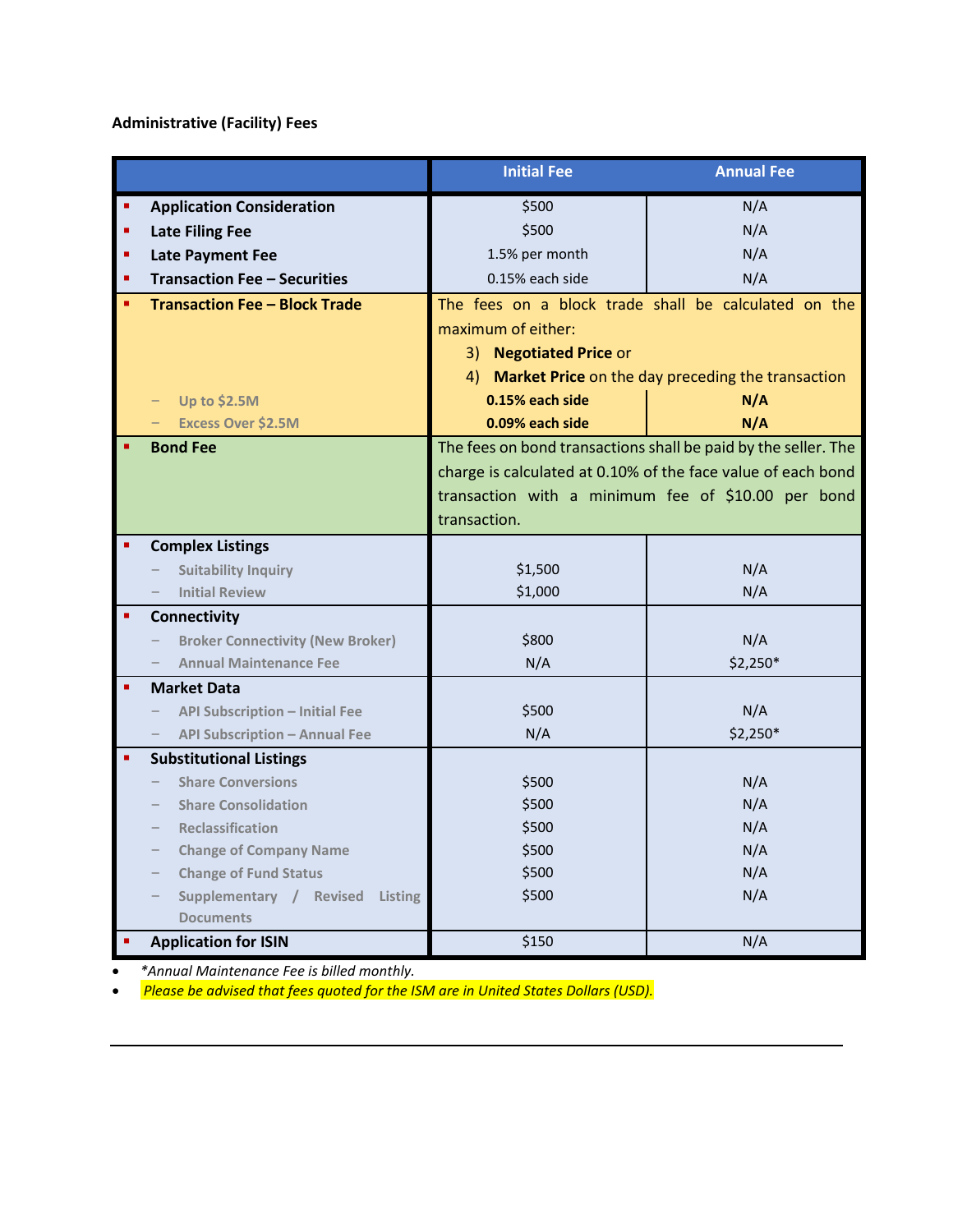### <span id="page-14-0"></span>ISM FEE NOTES

### **Application Fees**

- The **application fee** for membership as a Listing Sponsor, Trading Member or Clearing Agent is US\$500 – this fee is non-refundable and cannot be waived.
- The **application fee** for Issuers submitting a listing application is US\$500 this fee is non-refundable and cannot be waived.
- **EXECOMPLER** Internal applications will be subject to an *initial review* fee of US\$1,500. Following initial review a tailored fee quote will be raised based on the anticipated level of review time and technical content of the application.
- In the absence of sufficient due diligence by the Listing Sponsor, a *suitability enquiry* fee of US\$1,000 will be levied for considering complex enquiries regarding issuer suitability.
- The Exchange reserves the right to charge a non-refundable fee of US\$500 for consideration of an application that is not proceeded forthwith by a listing of securities.

### **Equity & Debt Securities**

- An initial, non-refundable fee for the listing of new securities shall be payable at the same time as the issuer submits its formal letter of application.
- The annual fee in respect of the first year shall be payable in full on the admission of the securities to listing. Thereafter, the annual fee for subsequent years shall be payable in full at the start of each calendar year throughout the life of the listing.
- **■** If an equity/debt security has a primary listing on another stock exchange which is recognized for this purpose by the BSE, the initial fee shall be fifty percent (50%) of the standard rate.
- A subsequent issue fee, charged at the *same rate* as the initial fee, shall be payable by the issuer on making an application for listing for a further issue of a class of securities which is already listed on the Exchange.
- The timeline for payment of subsequent issue fees is as follows:
	- ‒ **Equity Securities:** Within seven (7) business days of receiving an invoice from the Exchange.
	- ‒ **Debt Securities:** In advance, at the same time as the issuer submits its formal letter of application or term sheet (as appropriate).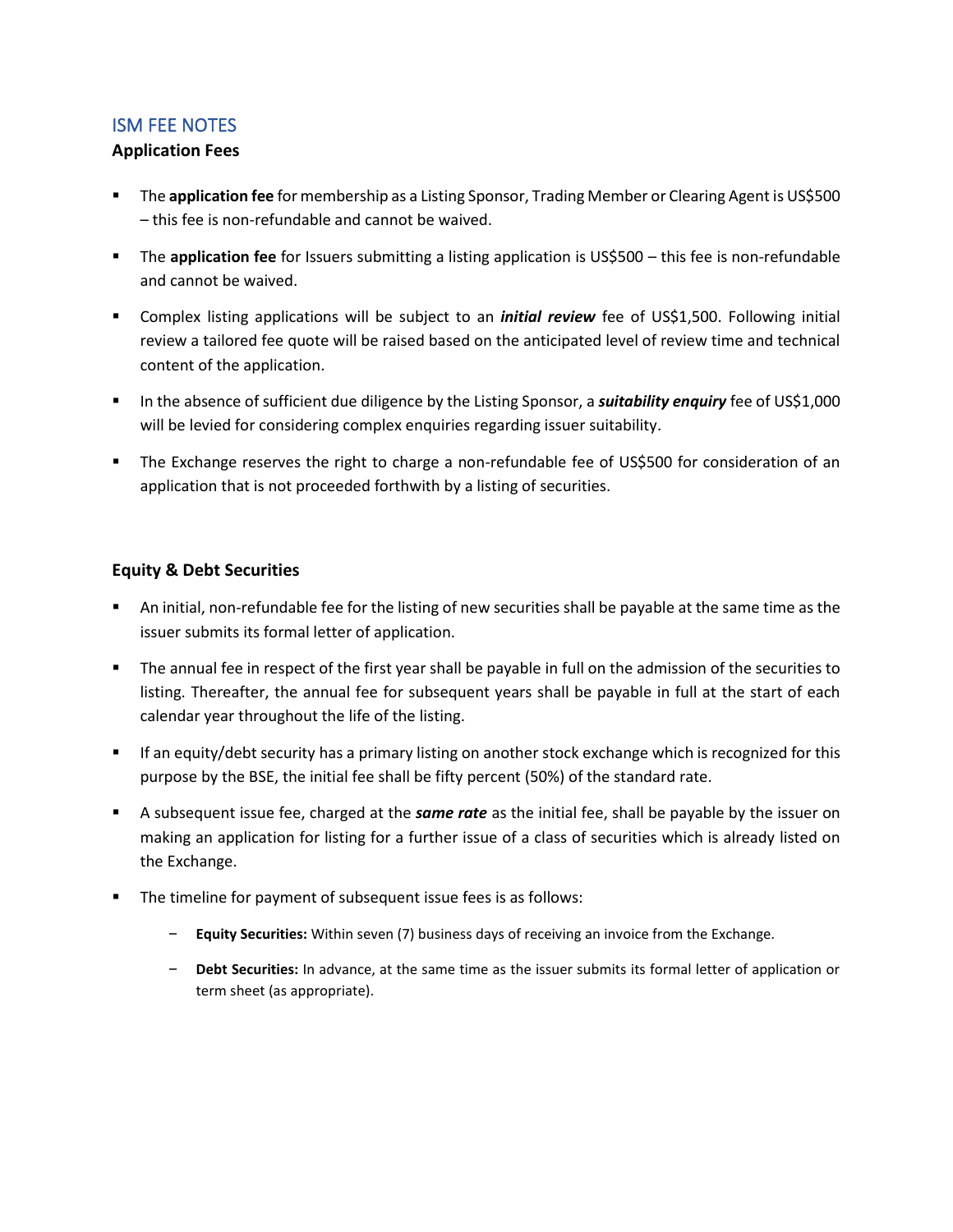### **Investment Funds**

- An initial, non-refundable fee is required in accordance to the number of vehicles/classes offered. This fee shall be payable at the same time as the issuer submits its formal letter of application.
- The annual fee in respect of the first year shall be payable in full on the admission of the securities to listing. Thereafter, the annual fee for subsequent years shall be payable in full at the start of each calendar year throughout the life of the listing.
- **■** If the investment fund has a primary listing on another stock exchange which is recognized for this purpose by the BSE, the initial fee shall be fifty percent (50%) of the standard rate.
- Subsequent issues shall be charged at the *same rate* as the initial fee.
- **•** An issuer shall pay any subsequent issue fees within seven (7) business days of receiving an invoice from the Exchange.

### **Further Issue Fees**

- Where a listed issuer makes a subsequent issue of securities, a subsequent issue fee shall be charged at the *same rate* as the initial fee.
- This charge does not apply to the issue of securities on the exercise of options, warrants or conversion rights under convertible securities, the grant or issue of which has been approved by the BSE, or to a capitalisation issue including the issue of securities under a scrip dividend scheme.
- The charge does not apply to the further issue of a class of specialist or corporate debt securities already listed on the exchange where the issue was pre-empted in a previously approved listing application.
- **•** An issuer shall pay any subsequent issue fees within seven (7) business days of receiving an invoice from the Exchange.

### **Payments**

- The **application fee** and the **initial fee** must be paid at the same time as the issuer submits its formal letter of application.
- **The initial fee** must be paid prior to the release of the initial comments letter.
- The **annual fee** in respect of the first year shall be payable in full on the admission of the securities to listing. Thereafter, the annual fee for subsequent years shall be payable in full at the start of each calendar year throughout the life of the listing.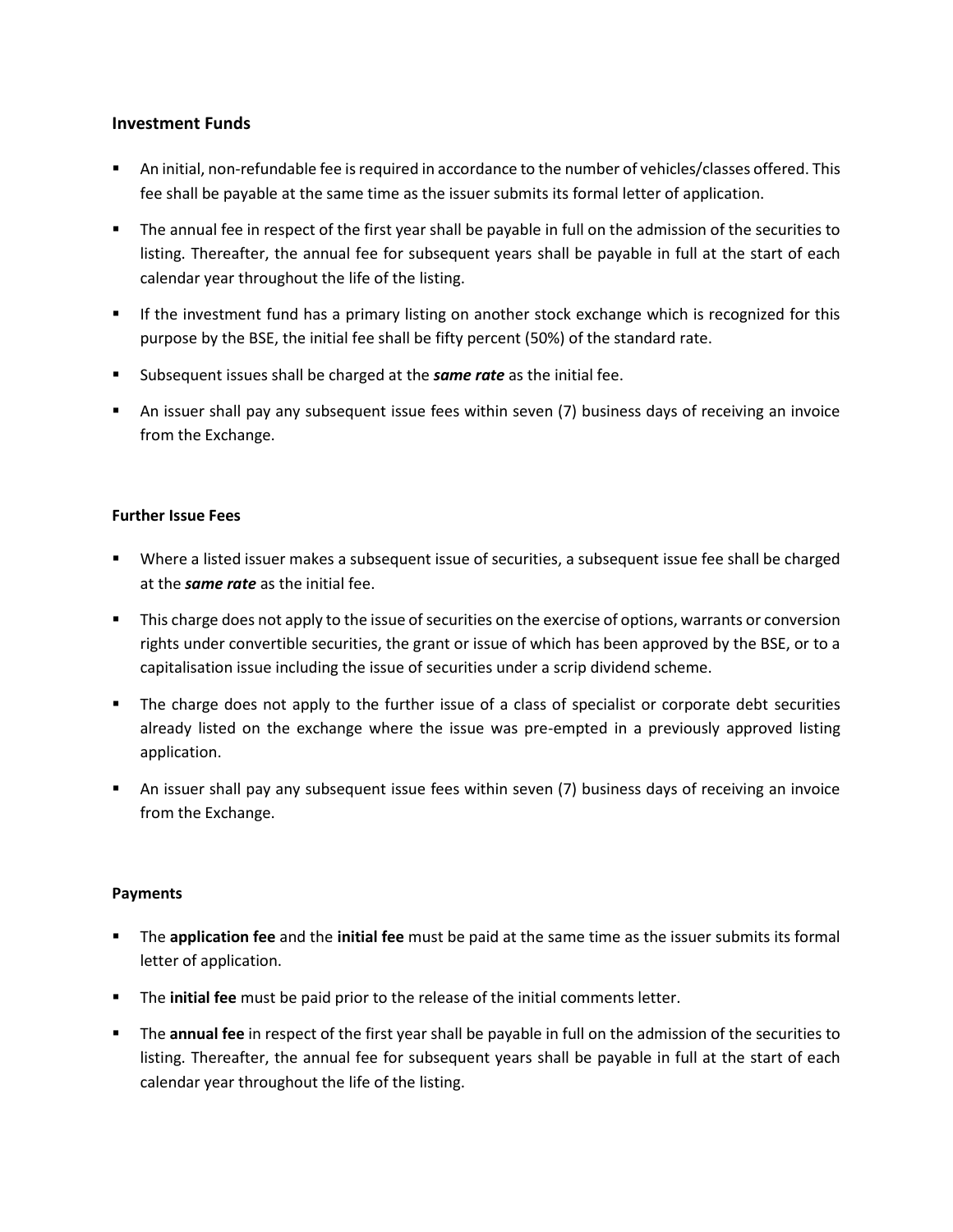- The **annual fee** for new applicants must be paid after the successful approval and admission of the securities to the Official List of the Exchange. Non-payment of the annual fee in respect of existing listed securities could lead to the suspension and subsequent cancellation of listing of the securities.
- All fees raised post listing must be settled within seven (7) business days of receiving an invoice from the Exchange unless stated otherwise.
- All fees raised post listing are non-refundable and payable in full irrespective of any subsequent delisting. Under no circumstances are refunds of fees previously paid granted by the exchange.
- The Exchange reserves the right to charge a discretionary fee for anything not covered in the above Fee Outline e.g. *re-listing fees*.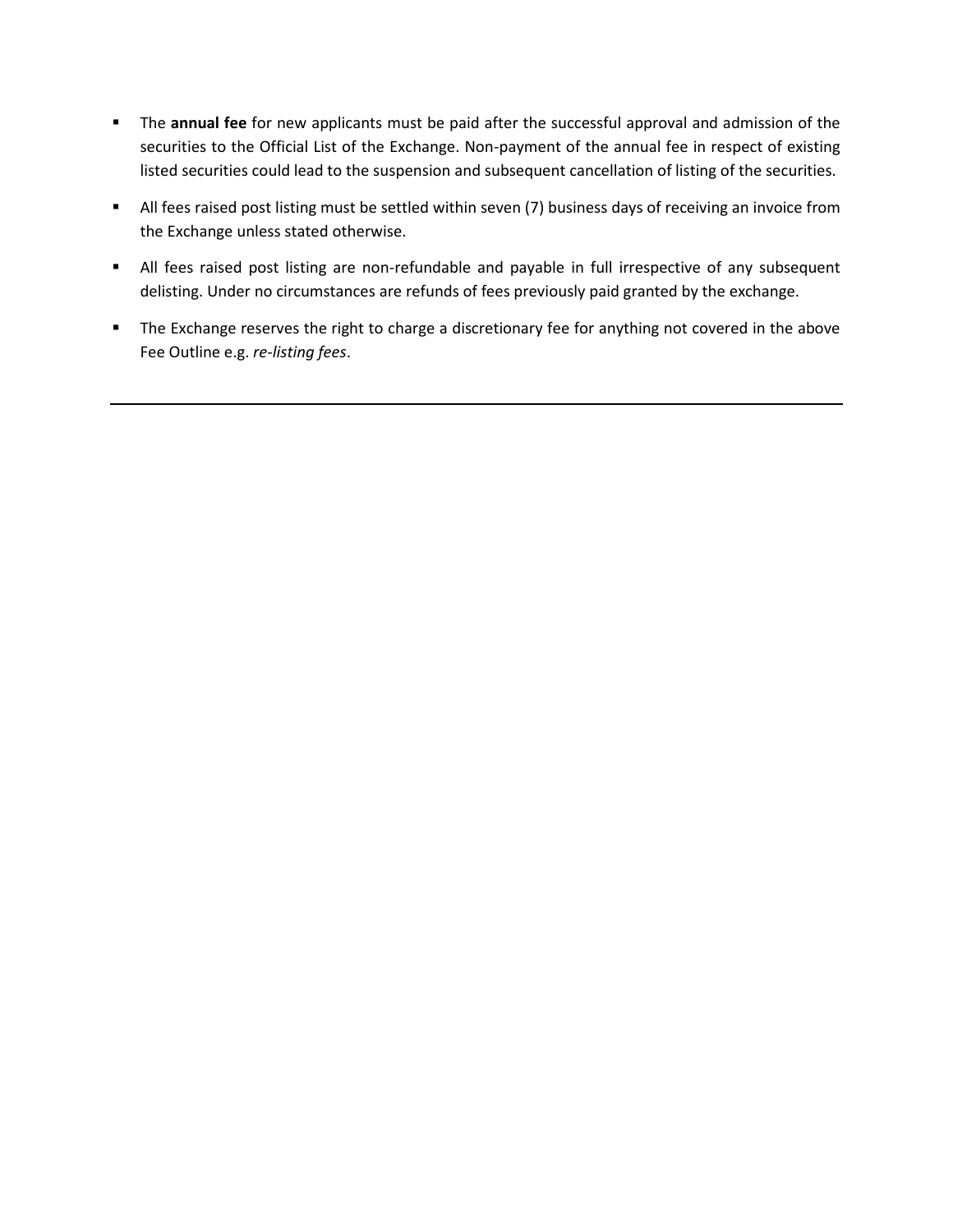# <span id="page-17-0"></span>**BCSDI FEE OUTLINE**

**Fee Schedule**

|                                                                              | <b>FEE</b>                 |  |
|------------------------------------------------------------------------------|----------------------------|--|
| <b>Certificate Processing</b>                                                |                            |  |
| Deposits (per batch - only one symbol per batch)<br>٠                        | \$15.00                    |  |
| Withdrawals<br>٠                                                             | \$30.00                    |  |
| Safe Custody of Certificates / Documents (per                                | \$75.00                    |  |
| annum)                                                                       |                            |  |
| <b>Share Movements (Inter CSD)</b><br>٠                                      | \$20.00                    |  |
| <b>Registrar / Transfer Agent Fees</b>                                       | Negotiated                 |  |
| <b>Pledge Fees</b>                                                           |                            |  |
| Pledge Fees (Minimum \$25/ Maximum \$25,000)                                 | 0.20% of Transaction Value |  |
| <b>Pledge Report</b><br>٠                                                    | \$20.00                    |  |
| <b>Access Charges</b>                                                        |                            |  |
| <b>Individual Access to Equator (Monthly Fee)</b><br>٠                       | N/A                        |  |
| <b>Institutional Access to Equator (Monthly Fee)</b>                         | \$150.00                   |  |
| <b>Individual Access to TWS (Monthly Fee)</b><br>٠                           | \$60.00                    |  |
| <b>Institutional Access to TWS (Monthly Fee)</b><br>٠                        | \$150.00                   |  |
| <b>Shareholder Charges</b>                                                   |                            |  |
| <b>Stop Payment</b><br>٠                                                     | \$25.00                    |  |
| <b>Statement of Account</b><br>٠                                             | \$15.00                    |  |
| <b>Duplicate Warrant/Letter</b><br>٠                                         | \$30.00                    |  |
| Duplicate Allotment Letter / Tax Letter<br>٠                                 | \$30.00                    |  |
| <b>Confirmation of Securities/Letter to Embassy</b><br>٠                     | \$55.00                    |  |
| <b>Audit Letter</b><br>٠                                                     | \$90.00                    |  |
| Additional Letters - part of the same Audit                                  | \$20.00                    |  |
| <b>Indemnities</b>                                                           | \$100.00                   |  |
| <b>Insertion</b>                                                             |                            |  |
| Insert one Letter / Form into Envelope (per piece                            | \$0.25                     |  |
| $1 - 5,000$                                                                  |                            |  |
| Additional Insert(s) (per piece $1 - 5,000$ )                                | \$0.05                     |  |
| Over 5,000 pieces (without inserts)                                          | \$0.10                     |  |
| Over 5,000 pieces (with inserts)                                             | \$0.12                     |  |
| <b>Rights/Warrant Issues</b>                                                 |                            |  |
| Includes Rights Calculation, Issue of Statement,                             | \$25.00 (per Shareholder)  |  |
| <b>Mailing Circulars, Processing Payments, Rights</b>                        |                            |  |
| <b>Conversion, Allotment Letters, Tax Letters,</b>                           |                            |  |
| <b>Statements (between 1 - 5,000 Shareholders)</b>                           | \$12.50 (per Shareholder)  |  |
| <b>Over 5,000 Shareholders</b><br>(Note: These fees are increased by 25% for |                            |  |
| certificated rights/warrants issues)                                         |                            |  |
|                                                                              |                            |  |